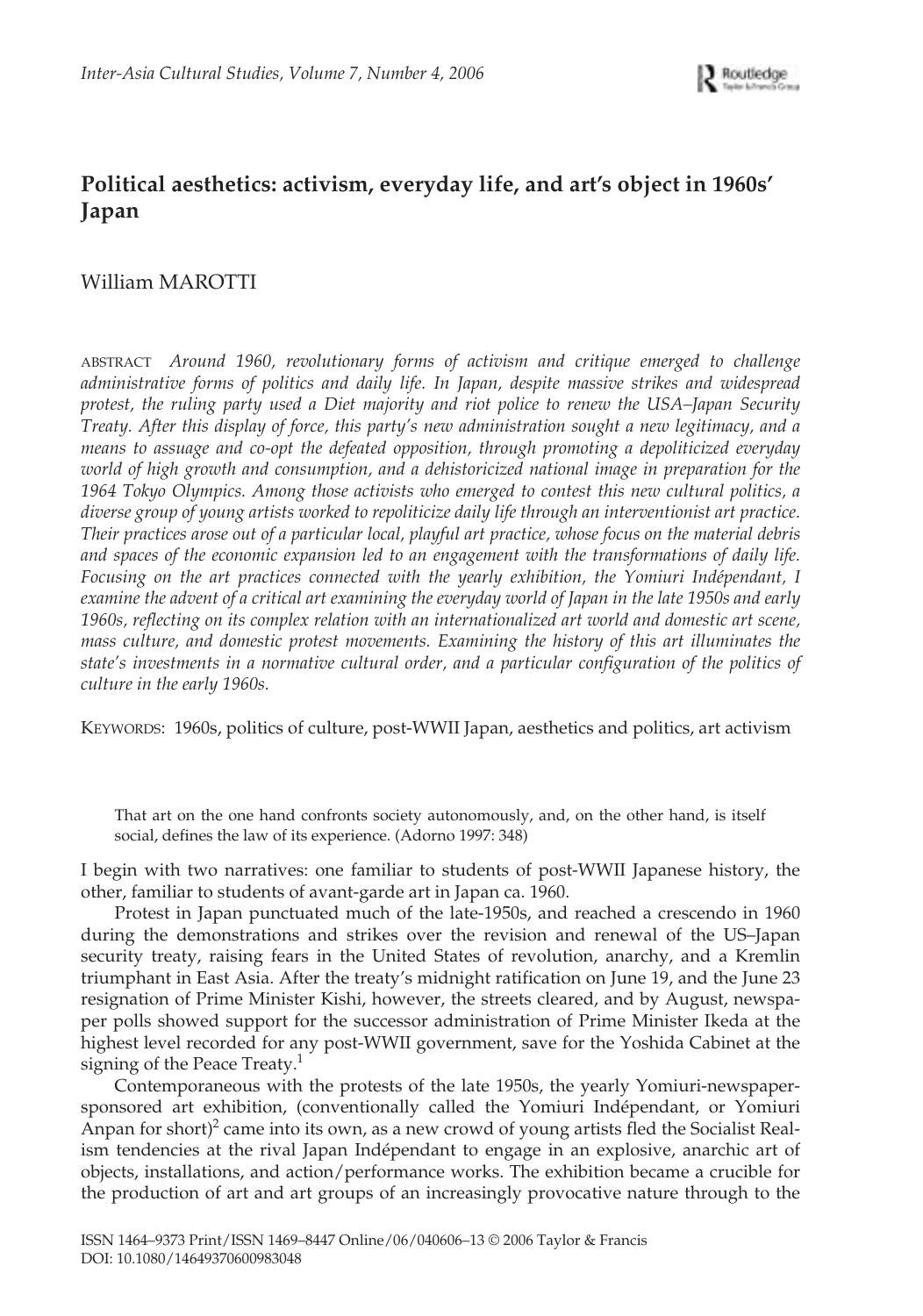final exhibition in 1963; the following year, in January, barely one month before the exhibition was scheduled to open, the newspaper announced that it would permanently cancel the exhibition. Participating groups and artists went on to a diversity of projects, but one of their number, Akasegawa Genpei, was visited by police that same month, and ultimately prosecuted and convicted for the crime of money imitation (Marotti 2001a and 2001b). Here I propose briefly to sketch the relationship between the Yomiuri Indépendant as a crucible for the emergence of this critical art that came to confront the state, and the former, familiar picture of protest and cooptation.<sup>3</sup> It is my argument that the two are reciprocally illuminated by an examination of the cultural politics at play in both. Behind the backs of the millions who participated in spectacular mass protest, the under-examined transformations in daily life contributed to the weaknesses of the political opposition and opened the way for effective depoliticizing strategies by the state. Similarly, by virtue of its exploration of the everyday world and its objects, artistic practice centered on the Yomiuri Indépendant exhibitions opened the way for a critical examination of this daily life. It investigated otherwise little-examined aspects of this transformation of the lived world, and brought artists into conflict with the state's investments in a normative cultural order. I offer this brief sketch of the above as an example of the interpenetration of art and politics during the global moment of the 1960s.

#### **The spectacle of politics, and the politics of spectacle**

The Occupation of Japan had combined democratizing reforms and a new Constitution with, for the sake of geopolitical expediency, the reversal of initial pro-labor and pro-left policies and the resurrection of large parts of the old order. The intertwined strategic objectives of containment, fortifying American interests in Asia, and showcasing American-led modernization globally led to choices that increasingly compromised stated progressive political and economic goals. These measures included the rehabilitation of rightists who had been initially purged, maintaining or restoring political advantages for elites, and destruction of the newly created activist labor unions. These all followed from the earliest, central compromise of democratic objectives: the retention of the emperor and the return of forms of imperial state authority within single party rule, and the promotion of historical narratives obscuring issues of war responsibility – especially imperial responsibility (Bix 2000; Dower 1999; Harootunian 2001; Schaller 1985, 1997; Schonberger 1989; Takemae 2002).

Contestation over the American-sponsored revitalization of much of the old order continued during and after the Occupation under the general banner of 'postwar democracy', fighting for expanded political opportunity and against remilitarization and a return to authoritarian government. Despite the escalation of protest actions in the late 1950s, the failure in 1960 to prevent the Security Treaty from being revised and renewed ('Anpo') – despite massive strikes throughout the country and ever-larger demonstrations outside the National Diet and the Prime Minister's residence – seemed to point to the limited effectiveness of these political tactics in the face of an (at best) indifferent ruling bloc. Despite accusations of force and violence, $4$  the protests were primarily spectacular, and supplicatory, in nature, seeking to move hearts and votes through the visible demonstration of their committed opposition: even during the Diet compound incursions, protestors stopped short of actually entering the Diet building itself, and the huge strikes of June were not sustained. However, especially damaging to the opposition was the state's tactical shift from confrontation, with naked force, to consolation, based on providing material comforts.

The grounds of political debate shifted virtually overnight with but a single change of Prime Minister. Much activism had found a mobilizing focal point in the figure of Prime Minister Kishi Nobusuke. A former Tôjô Cabinet member and high-level colonial administrator for Manchuria who had close ties to *zaibatsu* industrial combines and the military, and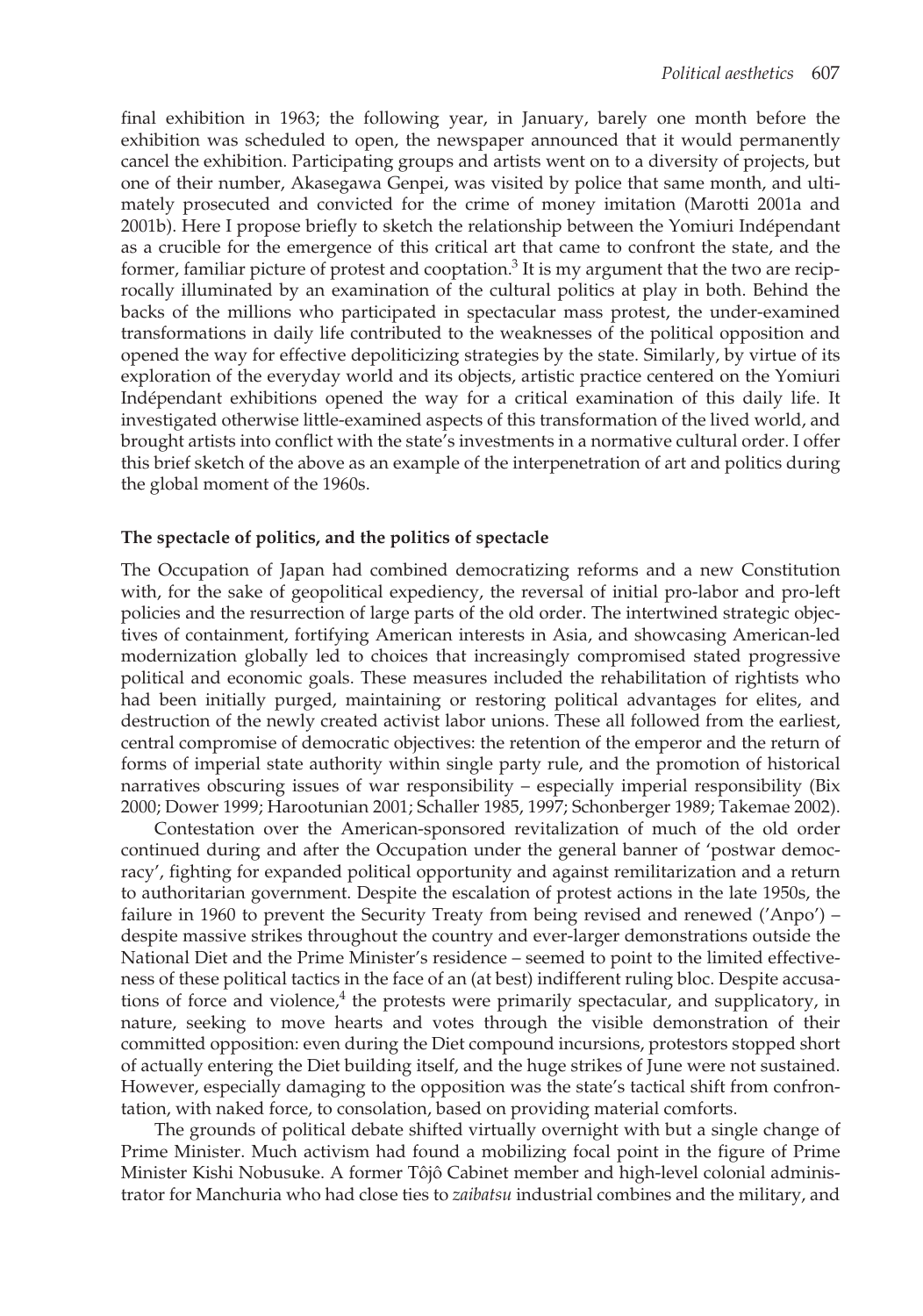incarcerated in Sugamo prison for three years during the Occupation as a suspected class-A War criminal, Kishi was one of hundreds of thousands depurged by the Occupation under General Matthew B. Ridgeway in  $1951<sup>5</sup>$  Less than six years later, Kishi was Prime Minister. He seemed to represent a direct return to fascist Imperial Japan, an impression strengthened by his efforts toward revising the Constitution, suppressing teachers, and expanding Police authority. The key role of this over-determined figure in backing the US–Japan Security Treaty renewal obscured the complexities of Japan's Cold War position, in which economic prosperity was tied directly to America's Asian wars and strategic policy and Japan's own troubled history of war and colonial expansion in Asia. These issues receded before the nightmare vision of Kishi as a revivification of the old order.<sup>6</sup> The May 19, 1960 dispatch of 500 police inside the Diet Chambers and their televised, forcible extraction of Socialist members from their sit-in outside the Speaker's office, prior to a surprise vote on the treaty in the Lower House, persuaded many others of Kishi's duplicitous nature, and brought universal press condemnations (Packard III 1966:  $242-251$ ). Kishi's resignation just after the Security treaty renewals diffused a potentially volatile situation, and provided many with a kind of substitute, compensatory victory (Igarashi 2000: 140–142; Schaller 1997: 159–161).

This gave his successor, Ikeda Hayato, room to defuse the situation. He quickly formed a cabinet full of new, younger faces (and the first female cabinet minister, Nakayama Masa, appointed as Welfare Minister), demonstrating continuity and confidence against expectations of persistent chaos, and signaling a new governmental outlook. Ikeda's government immediately adopted a 'low profile' (*teishisei*), replacing the violence and confrontational policies of Kishi with well-orchestrated public gestures towards reconciliation with the opposition parties. When a nine-month struggle at the Miike coal mine in Kyushu flared up in a massive confrontation in July, Ikeda and his new labor minister, Ishida Hirohide, negotiated to re-submit the dispute to mediation, an action that ultimately brought an end to the conflict, the last major action by an activist union in post-WWII Japan. The workers had sought to link the strike to the Security Treaty protests, a move that left them similarly vulnerable to the new tactics of the Ikeda government. Conciliation ended a visible, violent spectacle of class conflict, and handed labor a major defeat (Price 1997: 214–218).

A notable exception amongst the new faces in the cabinet was Yamazaki Iwao, placed in charge of the Ministry of Home Affairs and the National Public Safety Commission – policing. Yamazaki had been Home Minister in the Higashikuni cabinet, and had thus presided over an unreconstructed security apparatus from Imperial Japan – including the notorious *tokkô* police. His seizure of newspapers for publishing the famous picture of General MacArthur and the emperor in September of 1945 directly led to the October 4 'Japanese bill of rights' directive freeing political prisoners, ending the Peace Preservation, lese-majesty and other repressive laws, and dismissing heads of most major police bureaus – including Home Minister Yamazaki himself (Takemae 2002: 236, 238). The choice of the notorious Yamazaki points to an underlying repressive counterpart to the Ikeda administration's public conciliatory stance. When a rightist assassinated Socialist Party Chairman Asanuma Inejirô in October, however, Yamazaki took responsibility and resigned, leaving the position to longtime Yoshida Shigeru protégé Sutô Hideo. Prime Minister Ikeda himself delivered an unprecedented eulogy for his deceased political opponent, and the emperor dispatched sympathy and condolence money to Asanuma's widow, the first time that such a gesture had been made for someone neither in the cabinet nor with an imperial appointment. All three gestures worked to prevent the incident from becoming an effective opportunity for remobilizing opposition to the government.

At the same time, Ikeda further undercut opposition (and especially electoral challenges from the Socialist Party) with promises for action on improved social security, tax reductions, and public projects, and, at the end of the year, through announcing a sweeping program of national 'income doubling,' pledging to fulfill this goal within ten years. By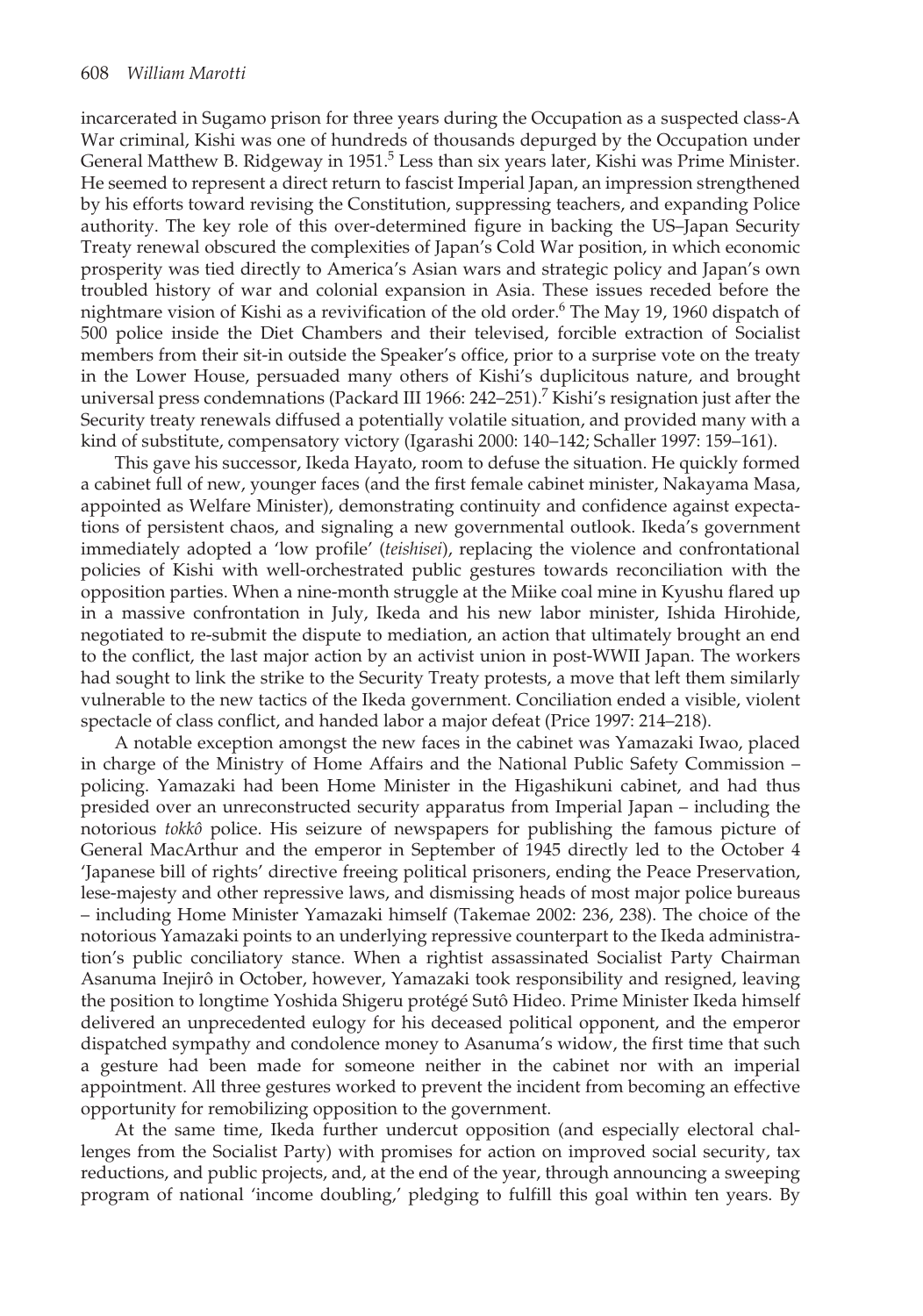promising to deliver high growth and substantial material benefits to all in short order, Ikeda positioned the government behind the effects of an economic expansion underway at least since the mid-1950s – one fueled by domestic consumption, trumpeted by advertising, and associated with profound changes in how people worked, lived, and conceived of their lives. Everyday life in urban Japan by the late 1950s was changing at all levels, and yet, apart from an explosion of enthusiastic advertising, television, and light journalism, $\delta$  the *effects* of this transformation constituted the great unaddressed political phenomenon of the period. This was in spite of the fact that many of its *causes* were directly related to the security arrangement with America, including Korean War procurements, a transistor and television industry arising from technology transfers, and continuing beneficial trade arrangements.

More than just an electoral ploy, Prime Minister Ikeda's strategy was able to take advantage of these transformations already underway to ease and displace the memory of naked state force and thwarted demands for democratic participation. The elaborate performance of conciliation, the abandonment of Constitutional revision, and calls to 'respect social order' promised a path away from violence and confrontation, while the prospect of true economic benefits had a real appeal for people whose recent memories included post-WWII starvation conditions and devastating economic contractions.<sup>9</sup> The confidential assessment of the American Embassy at the time was that, to stay in power, conservatives needed economic prosperity and the adoption of a 'progressive, more liberal image, in order to undercut the left's fixation that contemporary Japanese conservatism is no more than the old pre-war militarist conservatism in disguise.'10 The state's promise of order, and to deliver 'the good life' and 'income doubling' within a decade, became a primary means for co-opting dissent.<sup>11</sup> And thus, with the everyday world increasingly becoming both the very grounds for state political legitimacy and the agent of depoliticization, the stakes for artistic investigation and intervention into daily life were inherently high.<sup>12</sup>

#### **The Yomiuri Indépendant: art finds its object**

Outside of the 'official' art establishment's patronage networks, the Yomiuri Indépendant was in constant dialog with the Japan Indépendant, sponsored by the Japan Arts Association. The Japan Art Society (*Nihon bijutsukai*) was closely connected with the Communist Party, and thus, although entry was free and open (the definition of an *Indépendant*), political and stylistic preferences came together so that by the 1950s the exhibition was dominated by art inspired by a Socialist Realist reportage style.<sup>13</sup>

In an era well-punctuated by protest, the Socialist Realist yoking of artistic expression to polemical affirmation of the power of the people appealed to many as supporting the best goals and aspirations of postwar democracy. But towards the end of the 1950s the representations of ever-larger raised fists were beginning to appear rather pitiful and ludicrous to a new generation of artists.14 As postwar democracy's possibilities receded and popular protests met with failure, Socialist Realist representation came to be seen as a form inadequate to the politics of the contemporary situation.<sup>15</sup> Despite the eclecticism with which it was practiced in Japan, it nonetheless substituted a reified gesture of political commitment for actual artistic engagement through practice.

Politically committed artists faced a choice. Many continued to soldier on with reportage at the Japan Indépendant, but others were drawn to the problem of form, as they attempted to construct an art that could speak to their situation, and their time. Examining the complexities of the contemporary everyday context, these artists focused upon the artistic object, and upon the *practice* of art itself. Yet this is to speak of the end results of a complex dialog; this art arose out of an enthusiastic and committed kind of playful competition at the Yomiuri Indépendant.16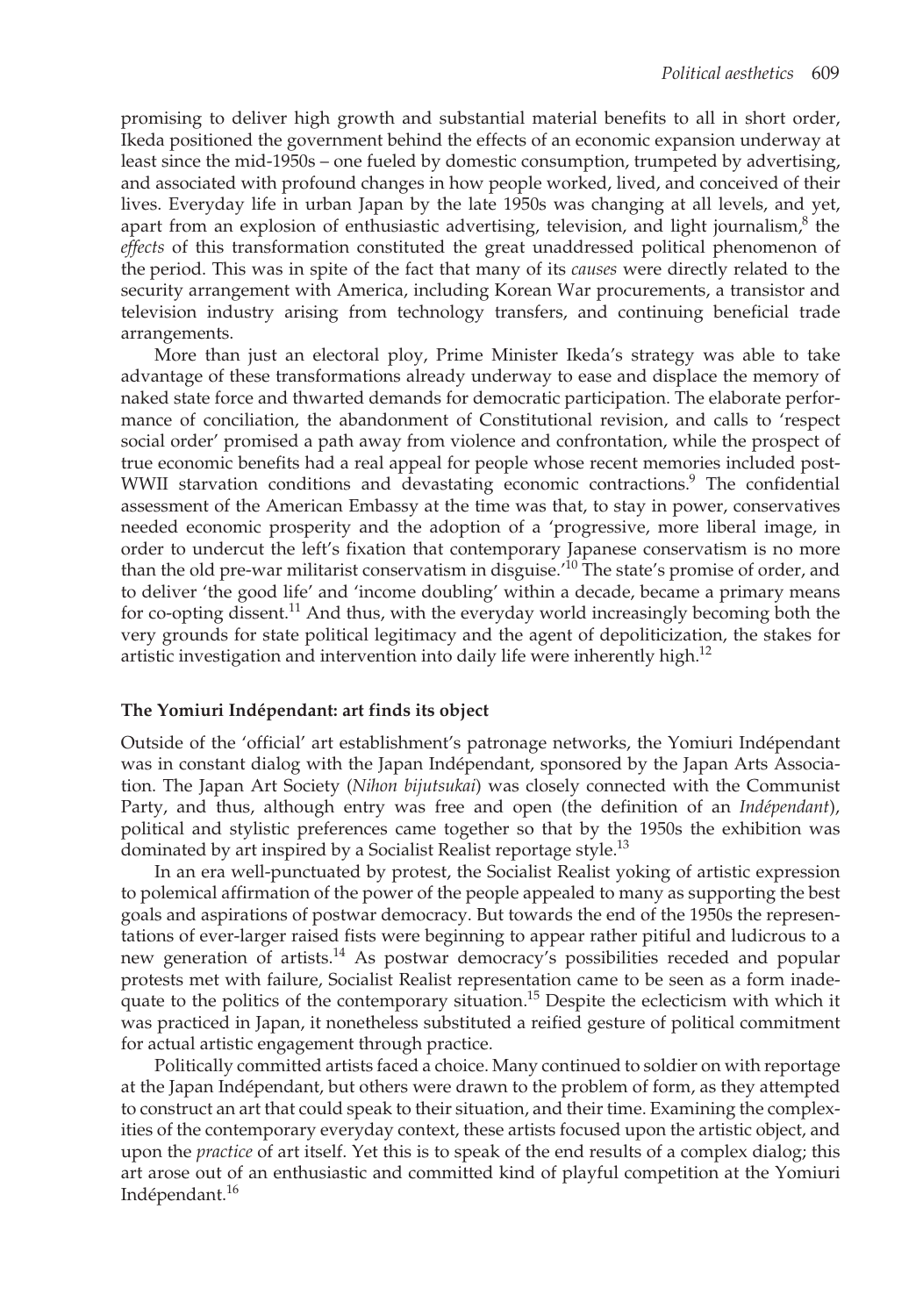While there had always been an undercurrent of oddities at the exhibition, the majority of Yomiuri Indépendant exhibits in its early years were fairly conventional, and spoke to the practices of a wider amateur art world and the economy of images in general: notably, *portraits* of famous figures predominated.<sup>17</sup> The Indépendant exhibition's initial effect was not in artistic forms so much as in its democratization of a previously closed institutional space. With the mere payment of a nominal exhibit fee, the Yomiuri Indépendant allowed anyone access to display art within the walls of the Tokyo Metropolitan Museum in Ueno Park, the same place in which many prestigious art groups and collections were exhibited. During the annual exhibition, works of professional artists hung next to children's drawings; amateurs with no access to patronage networks could hang anything, without having to pass through a jurying process. $^{18}$ 

The first signs of change underway at the Yomiuri Indépendant came in 1955, as the exhibition attracted a number of young artists of a new generation. From this period onward the Yomiuri Indépendant came into its own, with the steady proliferation of increasingly provocative and bizarre objects, performances, and installation works. The apparent vitality of this art won over a number of established art critics; for example, it prompted Hariu Ichirô, who had previously supported the reportage works of the Japan Indépendant, to begin to champion a return to Dada.<sup>19</sup>

Akasegawa Genpei, one of the young artists of the Yomiuri Indépendant, gave a tongue-in-cheek account of how the *object* emerged:

I held in my hand the explosive to fuse fiction and the real world and I could foresee that flat and closed pictorial space could now be twisted out in to three dimensions. At first, our timid attempts to protrude further from the picture surface progressed rapidly. Wood, rope, shoes and cooking pans were all used. Then steel ribs, car tires, scrap metal were brought into play; the protrusion leapt from 17 centimeters to 30, and then on to 1 meter. This soon went beyond the boundaries of what the picture surface could support and the projections began to fall off. In this way the picture was left behind and we began to look at different kinds of objects lying on the floor.

It was by doing this that we learnt what an *object* was. (Akasegawa 1985b: 86)

This is something of a caricature, but Akasegawa's depiction nevertheless locates the origins of this new practice in an unexpected organic extrusion from conventional framed works, and thus captures the sense nonetheless of the dynamic dialog in forms that was underway at the Yomiuri Indépendant. Akasegawa's term for the 'object' is the French term, *objet*; at the Yomiuri Indépendant, this came to be shorthand not for something aestheticized, but rather for an object that, first of all, was put under a kind of radical scrutiny. There was the expectation that the artist's gesture of setting forth the object implied a kind of suspicion: whether it was a specially assembled art construction, or an everyday item sitting there with little or no embellishment or reconfiguration, it was to be interrogated like a criminal, for a yet-unknown crime. Encouraged and legitimated in turn by a new critical appreciation of Dada, and the readymades of Duchamp, artists continued to expand their practice in this huge potential field of action and investigation.

The works described as *objets*, objects, were often uncanny, bringing waste materials together into organically suggestive shapes, or objectifying isolated parts of the human body. Toyoshima Sôroku's output illustrates the circuitous route such work could take: around 1960, as a member of the group 'Neo Dada', Sôroku's work consisted of pieces such as 'Junk Put on the Wall' (*Kabe oki no janku*), a fantastic, looping frenzy of old painted tatami mats, or assemblages featuring large, jagged pieces of broken glass jutting from the surface.<sup>20</sup> With the breakup of the Neo Dada group, Toyoshima departed from this form of junk art to produce a series of works fusing metal scraps together into increasingly wellformed, organic, and provocative creations.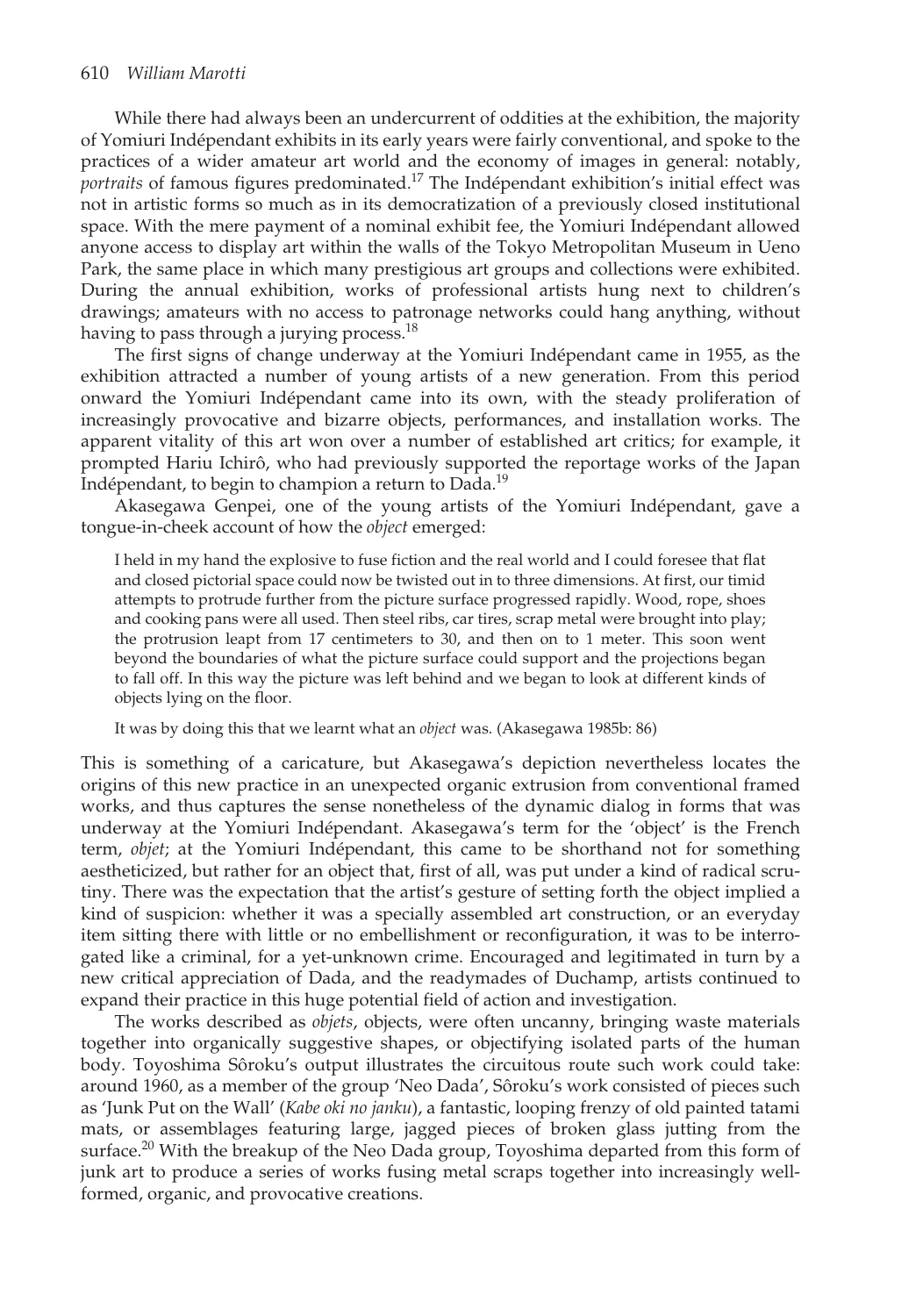His 1962 works for the exhibition, "The Collaborative Work of the Crowd Personified', and the complex piece 'The Trouble with Me and You' (*I to YOU no toraburu* – lit. 'The Trouble with I and You'), emerged as finely detailed, smooth, rounded forms that might be well taken to be puzzlingly figurative. In the former, the undecidability of the figure leaves open the question of *what* the 'crowd' of the title has created.<sup>21</sup> We might see in both the notion of 'crowd' authorship, and its paradoxical result, a variant of the Surrealist quest for the profound disclosures of a truly 'automatic' work, a search that was being revisited by a number of Toyoshima's contemporaries.<sup>22</sup> In the case of 'The Trouble with Me and You', giant organelle-like, pod-shaped bodies were clustered together on their stands, connected by cords to wall-mounted electrics.<sup>23</sup> Discrete yet congregating bodies, with electrical umbilici: a hidden life of objects and debris emerging from new patterns of daily life?<sup>24</sup> Or is this us, reduced to unrecognizability and concealed dependencies by this daily life? The undecidability of these forms plays against the title's promise to identify – what? Our trouble? Is that what these forms constitute? But then, where are the 'I' and the 'You'? Or is that very formulation itself the problem, and the work an exploration of deeper structures of connection missed by an I/you perspective? All of these readings are possible within the ambiguities of the title's language and the context of the Yomiuri Indépendant works.

Such contextual potentials have tended to be overlooked in retrospective examinations of these and other works. For example, in the biographical entry in the exhibition catalog for a recent retrospective, Toyoshima's penchant for scrap metal materials was associated directly with his childhood play with similar items left in the rubble after the end of WWII. Despite the ubiquity of such aesthetic claims, and their reductiveness, we might reconsider this gesture for what it leaves out: the origins of the material, the scrap metal itself, in the then-contemporaneous economic expansion, and the puzzling, uncanny link between such debris and war posited by this characterization. Rather than returning us to the narrative origins of a 'postwar' Japan and the aesthetic preferences of an individual artist, this latter link is ultimately decipherable only through considering the connection between Japanese prosperity and war in Asia.25 While Prime Minister Ikeda's shift in strategies of political legimation effectively obscured such connections, the Vietnam War would exhume these issues again for millions of protestors later in the decade.

Artists' explorations of the uncanny potentials of the discards of the everyday world expanded in the practice of 'installations' to consider massive repetitions of materials and objects. The hundreds of whiskey bottles constituting Yoshimura Masunobu's entry in 1961, 'Mr. Sadada's Reception Room' (*Sadada-shi no ôsetsushitsu*), created a cramped standalone room within the exhibition room.<sup>26</sup> Entered in the exhibition under the 'painting' category,<sup>27</sup> the work suggested an everyday world confined, menaced, and enabled through constant, numbing intoxication – increasingly the very definition of salaryman existence, but also a favorite romanticized preoccupation of defeated political activists, and indeed of avantgarde artists. The bottles were allegedly the products of Yoshimura's own particular everyday life: the empties from get-togethers with the other members and associates of group Neo-Dada at his atelier in Shinjuku, the 'White House' – although such a claim was manifestly preposterous, albeit hilariously so, and in fact the bottles were obtained from the neighborhood liquor shop owner, whose daughter was being tutored in art by Yoshimura. Such insider jokes often coexisted in combination with the uncanny formal aspects of works to produce a multi-level critical representation of daily life, beginning with self-critique (and playful self-mythologization), and expanding outward to a more general reference.

The development of the categories of action and performance at the exhibition was also closely linked to the evolving significance of the objects. Although initially derived from the 'Action Painting' of contemporary, well-known American and European artists – many of whom had put on exhibitions and demonstrations in Japan – the practice of '*akushon*', action, came to encompass experiments investigating the very notion of artistic practice as a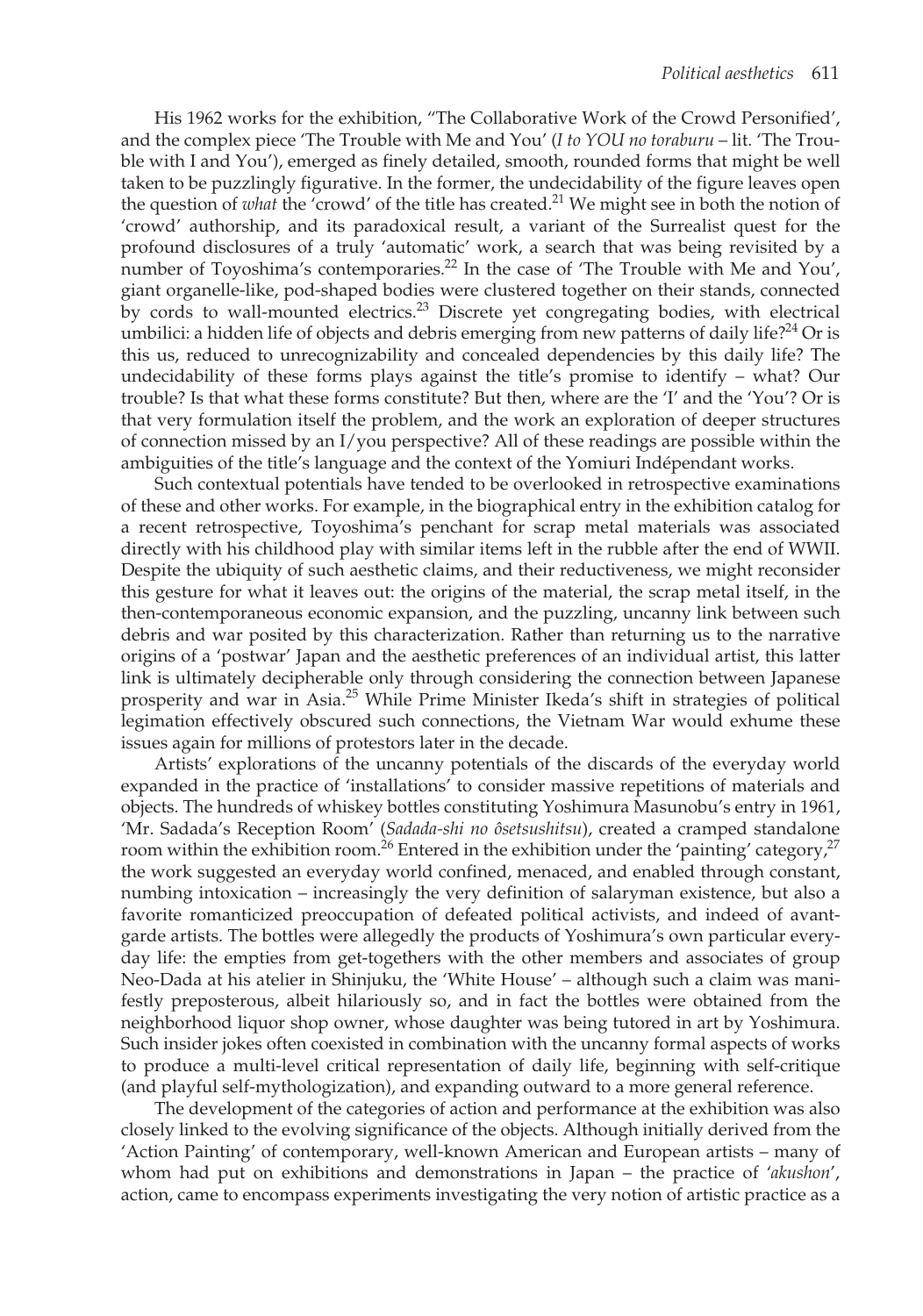general category of action, and agency. This was to develop a focus increasingly pointing beyond the 'art' institutional frame to a general consideration of the possibilities of action – and even direct action – through their practice.

Group Zero Dimension dispensed with the art object entirely by adopting the then-stillsurprising 'happening' format: during the 1963 exhibition, group members took over a gallery room, laid out futon mattresses on the museum floor, and reclined to stare for hours, motionless, at an Edo-era explicit erotic print (*shunga*) stuck onto the ceiling (Akasegawa 1985a: 169, 196). While a part of the group's own, distinct vocabulary of ritualistic performance and gestures, the 'action' performed at the exhibition amounted to a dramatization and attack upon the very act of museum exhibit-viewing as a form of sedentary voyeurism.<sup>28</sup>

Nakanishi Natsuyuki's entry at the last Yomiuri Indépendant exhibition, in 1963, combined objects and performance elements, the artist's own body, and spectators. The work's title, 'Clothespins Assert Agitating Action (*sentaku basami wa kakuhan kôi o shuchô suru*)', was a pun conflating 'political agitation' and the 'agitation' (*kakuhan*) of washing machines: a fine example of the humorous yet nonetheless serious concern these artists had with the relation between political action and the transformations of daily life brought about by the new booms in mass consumption.<sup>29</sup> Yet during the prior year, this shy artist, together with Imaizumi Yoshihiko, had begun serious planning for an ultimately aborted guerrilla art installation that would have placed a guillotine in the plaza outside of the Imperial Palace.<sup>30</sup>

In Nakanishi's Yomiuri Indépendant installation, the masses of clothespins, like strange swarms of aggressive metal insects, coalesce into half-formed images, including something resembling a mushroom cloud.<sup>31</sup> The feeling of attack and transformation was strengthened by large rents in the canvasses, looking as if they had been torn by live clothespins; yet the holes, taken with the egg forms of the compact objects, suggest an ovulatory version of Akasegawa's narrative of objects extruding themselves from canvasses. One set includes an egg covered in the complex forms employed in Nakanishi's 'Rhyme' [*In*] series of paintings, echoing their complex meditation upon pattern, repetition, and texture – in the midst of a piece in which such concerns were translated into clothespins and cloth.<sup>32</sup> Nakanishi himself showed up in the exhibit room with a face and body covered with the pinching, aggressive clothespins. When not shocking patrons by his appearance, Nakanishi, his friends, and others in on the joke, would surreptitiously affix clothespins to the clothing of passersby, who would then unwittingly extend the work out into the everyday world.

Including one's own body in works as a kind of strange object framed the promise and excitement of doing artistic work *within the artifact itself*, by entering into its enigmatic surface and partaking of its uncanny nature. The practice dramatized a central concern developing from this art: the desire to take the emergent critical, active art practices into direct contact with the everyday world. An art that blurred the boundaries between art and performance expanded conventional notions of the 'work' to posit 'action' as an explicit problem for consideration.

Many of the works at the Yomiuri Indépendant were as short-lived as the yearly exhibition itself: rather laboriously, they were created for the space, and then simply abandoned after the exhibition, leaving behind only impressions, rumors, and occasionally, photographs. Performance pieces were by nature ephemeral. While there were a number of carefully crafted *objets* and other works, their content was equally specific to the time and place of exhibition: when re-exhibited, they required a space to recreate the Yomiuri Indépendant's anarchical atmosphere. This accounts for the elusive, dissatisfying element noted by many artists in retrospective shows. Ultimately, Akasegawa may be right in stating that the real work the artists produced was the space and energy of the Yomiuri Indépendant itself. It was this created space that in turn nurtured and energized artistic activity that would overflow its institutional frame.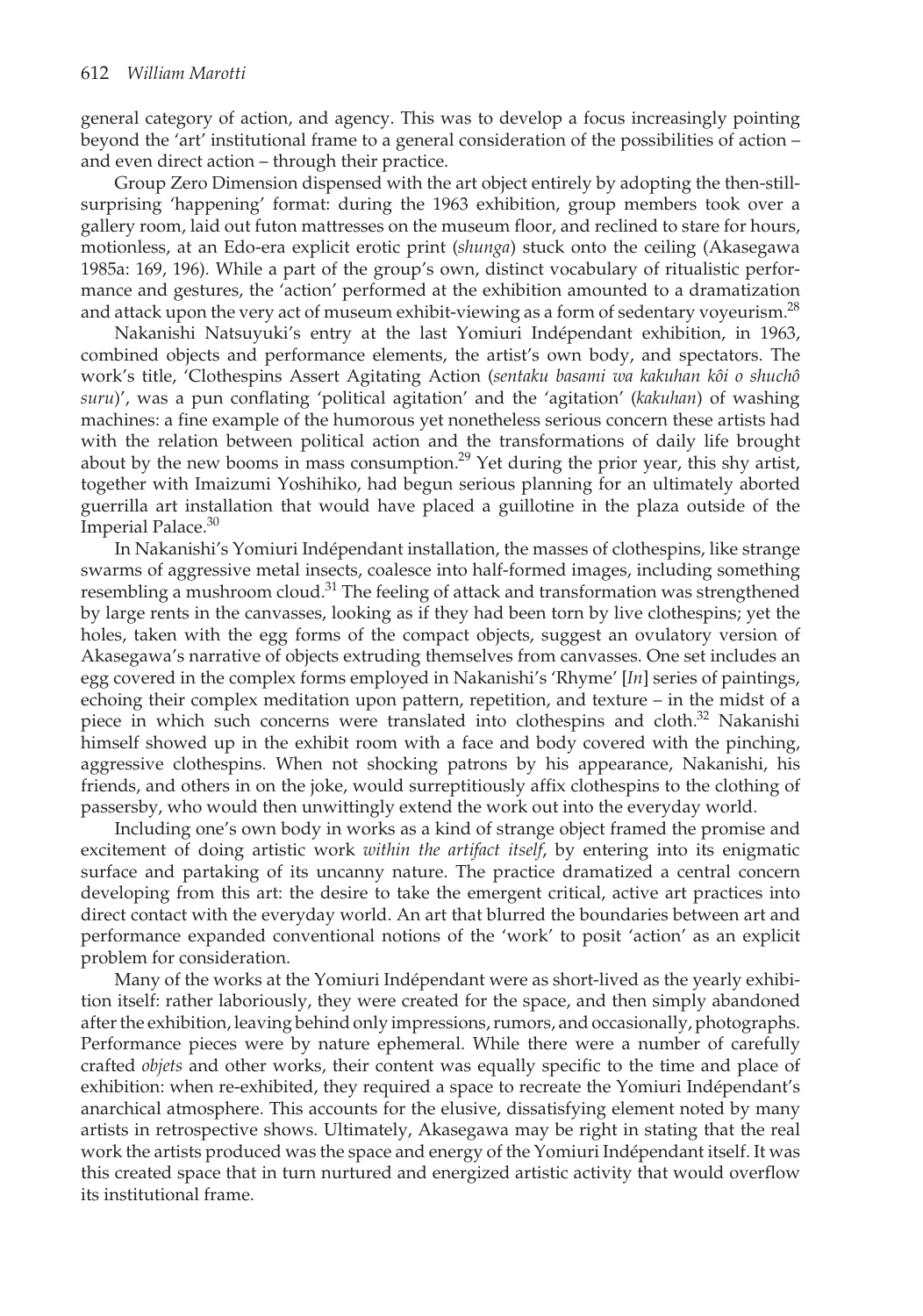Although the end of the exhibition was not officially announced until early 1964, many artists recognized the likelihood that the 1963 Yomiuri Indépendant would be the last. In late 1962, the exhibition site, the Tokyo Metropolitan Museum, issued a set of new regulations, inspired by many of the above works, forbidding 'unpleasant noise or high temperatures', things that rot or smell, that incorporate 'bladed instruments' or other potentially injurious objects, works that were possibly contrary to health laws and offensive to viewers, or that soiled the floor with sand, and the like, or that featured objects hung from the ceiling. $33$  This was also the year that the exhibition spilled out of the museum, with works such as Takamatsu Jirô's 'Cord' (*Himo*) which featured a plastic rope, studded with objects, narrowing to a line of packing string running through the museum, out the doors, and all the way to Ueno station, a key commuting landmark nearly a kilometer distant.<sup>34</sup> Both Takamatsu and the aforementioned Nakanishi were inspired by their prior participation in the so-called 'Yamanote Event'. In this 1962 event, artists carrying strange art objects boarded Tokyo's central circular subway line, the Yamanote, put on white face paint, and proceeded to improvise ritualistic happenings in the train cars and in extended performances on station platforms. In so doing, they injected their defamiliarizing artistic practice into this everyday space of commuting, a nexus of transformation under economic expansion and urbanization – and a peculiar space of concentrated itineraries and bounded interactions.<sup>35</sup> The manifesto for the event imagined possibilities for the 'agitation' of its witnesses, using a physics-influenced vocabulary of voids, aggregates, molecular attraction, and agitation.<sup>36</sup> Subsequent to the performance, round-table discussions in late 1962 with Kawani Hiroshi and Imaizumi Yoshihiko, the editors of the radical art magazine, *Image* (*Keishô*), and artists Akasegawa Genpei and Kinoshita Shin led to the theoretical foregrounding of the anarchism-associated concept of 'direct action' (*chokusetsu kôdô*) in their artistic practice itself as it expanded into intensified, critical and provocative engagement with everyday life – including Akasegawa's 1000-yen project.37

Police broke up protests outside the museum in 1963 by artists whose works had been summarily removed the previous year, for 'assembling without a permit'. Itoi Kanji and Nakajima Yoshio's performance with objects on the steps, with Nakajima dressed only in underwear, ended with the arrival of a police car, sirens blaring, and their arrest (Hariu 1998: 279). In a sense, the Yomiuri Indépendant artists' attention to, and attempted interaction with, the wider context was met halfway by the political authorities themselves. When the Yomiuri announced the following year that it would no longer conduct the exhibition, most artists were upset, but not shocked.

The end of the Yomiuri Indépendant was part of a general pattern in the early 1960s of pressure to tidy up symbols that detracted from the presentation of a Japan reborn into happy prosperity (Aso 2002; Igarashi 2000: chapter five). This became increasingly oppressive as the 1964 Olympics drew near, the event that was to symbolize Japan's triumphant emergence from under the clouds of wartime and occupation, standing on its own as a showcase of America-sponsored modernization. During the year of the Olympics, the Yomiuri Indépendant was cancelled, and Akasegawa was interrogated by police for his 1000-yen printed works – leading to his indictment in  $1965<sup>38</sup>$  Both incidents spoke to the expansion of cultural policing within the broad program of affirmative cultural production and repression that typified the post-1960 political scene. At stake was the defense of daily life from politicization – at the very moment in which its depoliticized image of imminent prosperity and comfort was enabling a new configuration of hegemonic politics. Once a series of art practices emerged to intervene in and critique this quotidian world, they too were targeted – with the ironic result of further radicalizing a portion of this community, and giving art such as Akasegawa's 1000-yen works notoriety and political prominence.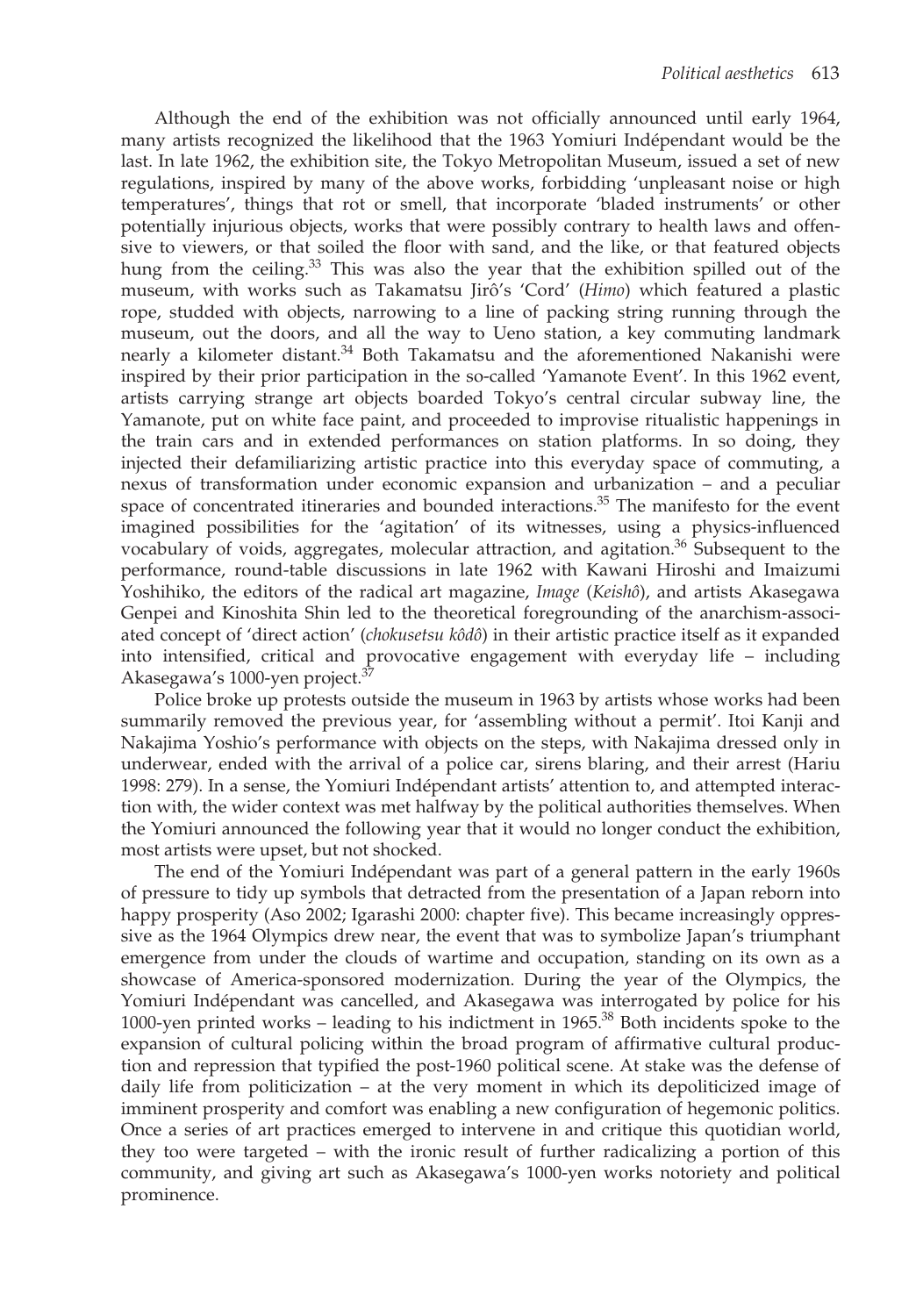In a certain sense, agents of the state became this art's most enthusiastic appreciators, albeit negatively, identifying nascent political potentials within it. Analogous contemporaneous examples abound, of course – such as the notorious state responses to leftist works in 1950s' America, or conversely, the coordinated Cold War support for Abstract Expressionism. $39$  And what were the practices that attracted repression, and energized artistic activism? Interestingly, they anticipate the key strategies associated with the explosive activism marking the second half of the 1960s in Japan: the analysis of the everyday world through its signs and fragments for the operations of hidden forms of domination; the focus on local practice, the here and now, as a space implicated in larger structures and events, and the locus either for their replication, or transformation; strategies of radical defamiliarization and disidentification against unconscious forms of routine; the unearthing of hidden connections to politics and history in the simplest object of daily life; and above all, the identification of the world of the everyday itself as the central space for investigation and transformation.

#### **Notes**

- 1. As discussed by Ambassador Douglas MacArthur II to Secretary of State Christian Herter, August 12, 1960.
- 2. The exhibition was actually called the Japan Indépendant (*Nihon Indépendant*), the same name as the Japan Art Society's exhibition inaugurated in 1947 with 141 participants, falling to 19 during the second exhibition in November of 1948, and skipping a year in 1949. When the Yomiuri Shinbun company announced in September of 1948 their plan to open a rival exhibition of the same name in 1949, they were met with complaints and not a little confusion. The initial Yomiuri-sponsored exhibition drew 958 participants. In 1955, the newspaper changed the name to 'Yomiuri Nihon Indépendant,' and in 1958, to 'Yomiuri Indépendant.' From the beginning, artists distinguished the two by consistently referring to the Yomiuri exhibition as the Yomiuri Indépendant (or Anpan), and reserving 'Japan Indépendant' for the Japan Art Society's exhibition. The nickname, 'Yomiuri Anpan', is both an abbreviation and a pun – an *anpan* is a sweet bean bun – and was popularly in use from the first. See Akasegawa (1985a: 41–42); Kaidô (1983: 6); Seki (1993: 276).
- 3. The term, 'crucible', is Akasegawa's: *rutsubô*. See Akasegawa (1985a: 3).
- 4. For example, on May 25, 1960, Supreme Court Chief Justice Tanaka Kotarô thundered against the 'organized forces under the influence of powers outside the country which attempt to overthrow by revolution the democratic system of Japan' and their 'resort[ing] to violence in the fields of politics and labor' (Undated translation, Department of State, RG 59, Tokyo Embassy Records, Box 70, '350 Japan July–Dec 1960'). Justice Tanaka called upon the courts to assert their powers vigorously against these threats.
- 5. Right-wing racketeers Kodama Yoshio and Sasagawa Ryôichi were simultaneously freed; Kishi had befriended Kodama during their incarceration at Sugamo. Kishi was notorious for his ties to rightist organizations, which blossomed forth again during his administration, alarming many (Takemae 2002: 247; Schaller 1997: 124–125, 155, 157).
- 6. Yoshikuni Igarashi argues that Kishi's political maneuvers and notorious use of police force even within the Diet rendered him 'a stand-in for the military regime … as well as for the humiliation that this regime brought to Japan', and points to the reduction of the Security Treaty issues to formulations of 'Democracy or Dictatorship' by leading intellectuals such as Maruyama Masao and Takeuchi Yoshimi as evidence (Igarashi 2000: 136-7).
- 7. It was in this atmosphere that Kishi made his famous dismissal of the protestors in favor of a silent majority purportedly in solidarity with his views: 'I think that we must also incline our ears to the voiceless voices. What we hear now are only the audible voices, that is all' (*Asahi Shinbun* [evening], 28 May 1960, translated in Packard 1966: 245).
- 8. Advertising reached 1.5% of GDP by 1959 (Partner 1999: 153).
- 9. Discussed in MacArthur to Herter, August 31, 1960 and the confidential memo of September 1, 1960. See generally Department of State, RG 59, Tokyo Embassy Records, Box 70, '350 Japan July-Dec 1960' for a variety of opinions of US and Japanese officials and citizens concerning Ikeda's prospects.
- 10. MacArthur to Herter, September 1, 1960.
- 11. On the particular vulnerabilities of Anpo opposition to such tactics, see Takabatake (1978). For an exploration of the politics of everyday life in a contemporaneous situation, see Ross (1995).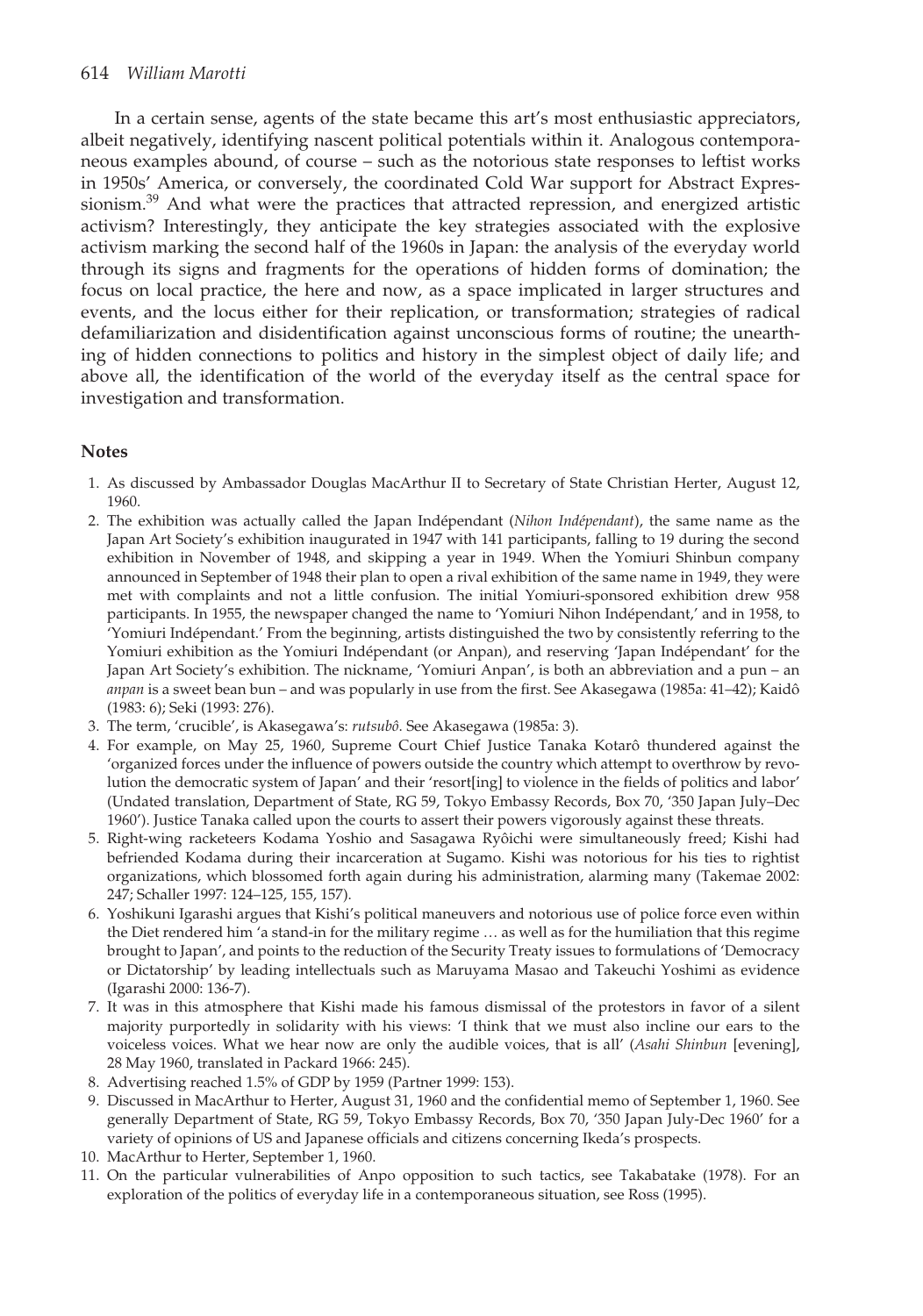- 12. As Nakamura Takafusa and Simon Partner both point out, Ikeda's 'income doubling' plan merely took advantage of trends underway long before 1960, and did little to alter them. As Partner states, it instead best demonstrates 'the power that can accrue to an ideological slogan if used shrewdly and at the right time' (Partner 1999: 188; Nakamura 1994: 209–210).
- 13. The style in practice in Japan was often much more eclectic than the orthodox varieties in evidence in Eastern Europe and the USSR: surreal and fantastic interpretive images often hung next to paintings of 'Uncle Ho' embracing children, or protestors beaten by police. Yet despite this eclecticism, most were nonetheless recognizably reportage or agit-prop in character. See Nihon bijutsukai (1972).
- 14. Akasegawa complains in a retrospective essay of his depression over seeing these cartoonishly distorted fists during his participation in the Nihon Indépendant in 1956 and 1957 (Akasegawa 1985b: 85).
- 15. Support for both the reportage style and the JCP itself was also eroded by contemporary events, particularly Khrushchev's revelations about Stalinism, and repression in Hungary in 1956, which contributed to fracturing the left and tainting Socialist Realism by association. The American government's covert and overt promotion of Abstract Expressionism (and the undermining of Socialist Realist art) across Europe created echoes in the art trends in Japan as well, such as the undermining of the 1959 Communist Youth Festival.
- 16. Many of the Yomiuri Indépendant artists took part in the major protest actions of the time. See, for example, the account of the artists of the group Neo Dada during the June 15, 1960. Diet demonstration in Yoshida (1982: 96–97).
- 17. Akasegawa credits these 'Sunday painters' for giving the exhibition its free, honest, and unpretentious atmosphere, and making a space for further radical play (Akasegawa 1994: 64–66).
- 18. This was true of both of the Indépendant exhibitions, the essential political meaning of the independent label: these exhibitions purported to inject democratic practices into the hitherto closed art world. Artist, poet, and critic Takiguchi Shûzô complained in 1956 of the loss of these goals at the Indépendants – crude ideology at the Nihon Indépendant, and – at that moment – too much dependency on the conservative corporate sponsor at the Yomiuri Indépendant (Takiguchi 1992b: 50).
- 19. See for example, Takiguchi (1992a: 51); Akasegawa (1985a: 74–78); Hariu (1998: 276), discussing his January 1957 article in *Mizue.*
- 20. See *Ryûdô suru bijutsu III: Neo Dada no shashin/Art in Flux III: Neo-Dada Witnessed, Photo Documents* (1993: 26, 32), for photos of these works, and generally for discussion of the Neo Dada group and the subsequent activities of its participants.
- 21. See *Neo Dada Japan 1958-1998* (1998: 82) and *Nihon no natsu 1960-64* (1997: 47) for photos of the work.
- 22. It was a central concern, and authorizing concept, for the early activity of the Music group (*gurûpu ongaku*), which included Kosugi Takehisa, Tone Yasunao, Mizuno Shûko, Shiomi Chieko, Tanno Yumiko, and Tojima Mikio. Conventionally rendered as 'Group Ongaku' in English, the group's name is in fact meant to parallel that of the journal, *Littérature,* (founded by Aragon, Breton and Soupault in 1919), asserting their analogous claim to liberating music in its entirety. They claimed that, by adding improvisation to Music Concrete's *objet sonore,* they achieved the 'universality of automatism' and true concreteness (Marotti 2007). See Tone (1960: 15–16), and their 1960 work, 'Automatism (ôtomatizumu)' (Group ONGAKU 1996).
- 23. See *Neo Dada Japan 1958-1998* (1998: 74), and *Nihon andepandan ten: Zenkiroku 1949-1963* (Seki 1993: 273) for photos of the work.
- 24. Takashina Shûji saw in the complexities of the piece 'the volition of an autonomous system beyond that of its creator' (Seki 1993: 273).
- 25. It was also in the 1960s that Japan's economic connections to Southeast Asia came to reduplicate those present during WWII – fulfilling an American strategic goal from the late 1940s, but also adding another layer of connections to wars past and present.
- 26. For photos of the work, see *Ryûdô suru bijutsu III: Neo Dada no shashin* (1993: 48–49 and 72), and *Neo Dada Japan 1958-1998* (1998: 73).
- 27. In her astute analysis of the 1964 Tokyo Olympic Arts Festival, the first Olympic cultural festival to showcase the arts of the host country, Noriko Aso points out how the canonical, naturalized aesthetic categories for art exhibition in Japan were thoroughly integrated within the state's hegemonic cultural politics (Aso 2002). This suggests another dimension in which artistic practice at the Yomiuri Indépendant (and indeed, in many of the avant-garde practices of performance at the time) acquired a further political charge in its trampling of these categories.
- 28. On the actions of this group and its performance vocabulary, see KuroDalaiJee (Kuroda Raiji) (2003).
- 29. For a photo of the original work, see *Japanese Art After 1945: Scream Against the Sky* (1994: 153), and *Nakanishi Natsuyuki: shiroku, tsuyoi, mokuzen, e* (1997: 10). Note that these catalog's translation of '*kakuhan*' as 'churning' misses the title's political significance.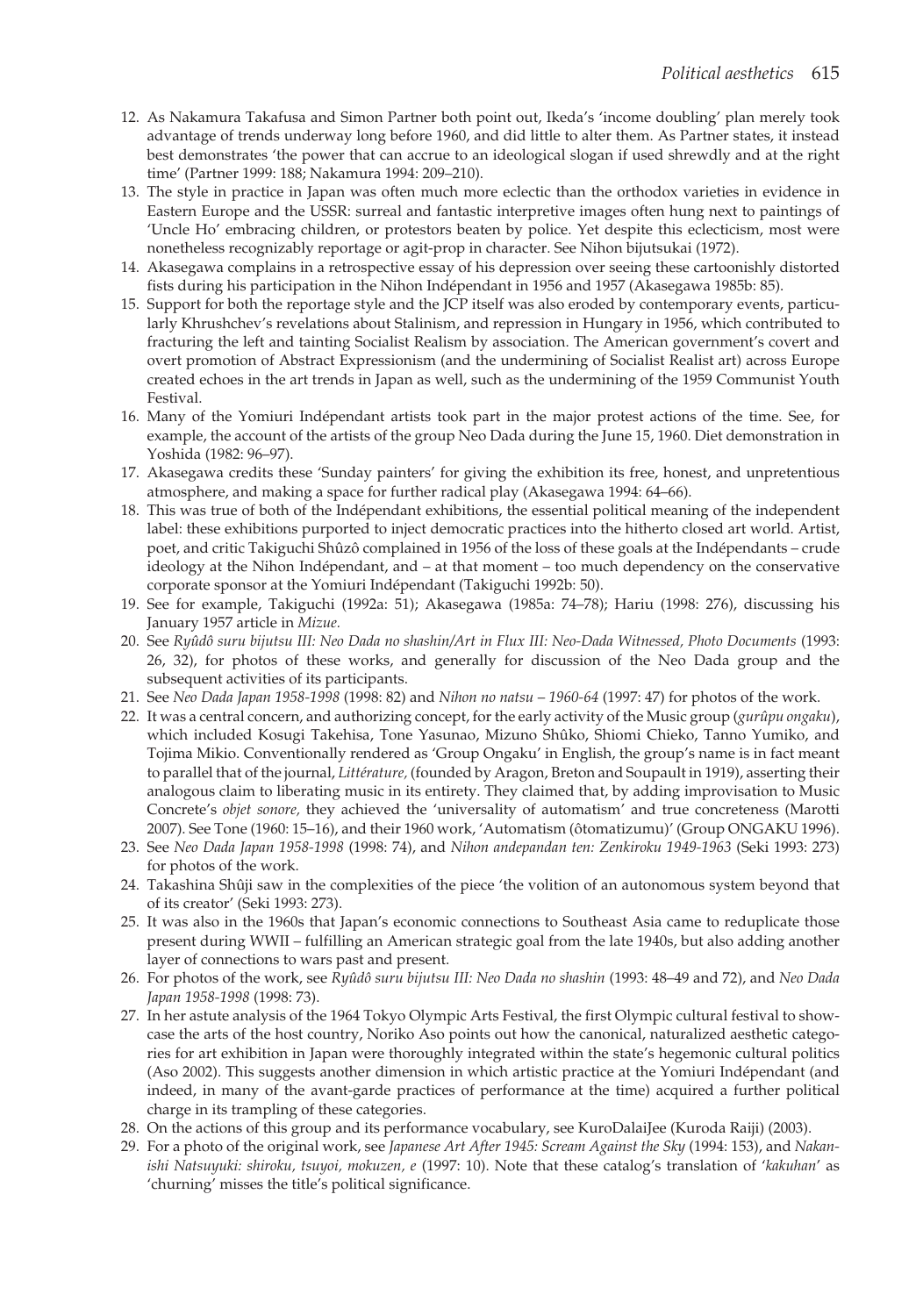- 30. This action was contemplated in the wake of suppressions and rightist terrorism that had followed a short story featuring a fantasy sequence in which the Imperial family is beheaded during a revolution. The Imperial Plaza was also a major focal point for Occupation-era struggles: dubbed 'People's Plaza', this contested space was a key rally site until protestors were banned from it; during a forcible reoccupation of the Plaza in 1952, police killed two protestors and injured 2300, making over 1000 arrests (Takemae 2002: 481, 494–495). The two artists contemplated a couple of versions for working, but nevertheless artistically spectacular, gigantic guillotines, or as an alternative, filling the plaza with miniature versions (Marotti 2001a: chapter 4). Such planning was not unique – artists from the Neo Dada group seriously debated blowing up the Tokyo Metropolitan Art Museum (the host site for not only the Yomiuri Indépendant, but the Nitten exhibition, the center for the patronage networks of the art establishment, and a periodic recipient of Imperial visits) at one point in 1960 (Yoshida 1982: 96, 103).
- 31. Ôka Makoto and Nakahara Yûsuke both commented on this strange assertion of life by the clothespins in their reports on the exhibition for the Yomiuri Newspaper. See Seki (1993: 269–270).
- 32. See *Japanese Art After 1945: Scream Against the Sky* (1994: 171) for a photo of the 'Rhyme '63' eggs. For the 'Rhyme' [*In*] series of paintings, see *Nakanishi Natsuyuki: shiroku, tsuyoi, mokuzen, e* (1997: 41–47).
- 33. See Hariu (1998a: 278–279) for the full list. Kazakura Shô pointed out to museum workers that the restriction against works emitting 'unpleasant smells' would in principle be violated by every painting employing oil paints (Akasegawa 1985a: 194).
- 34. See Akasegawa (1994: 93–97), for photos of the work and its extension to Ueno station. Imaizumi Yoshihiko suggested the extension of the work to Takamatsu, and he and Nakanishi actually carried out stretching the line through the museum to the train station. See Imaizumi (1986).
- 35. Mark Augé analyzes the analogous spaces of the Paris Métro in his study, *In the Metro* (Augé 2002).
- 36. The text of the invitation is reproduced in *Keishô* (1963: 15), and Akasegawa (1994: 33–34), and is translated in Marotti (2001a: 161–162). The Music group (guruppu ongaku)'s Tone Yasunao shared in this tendency, characterizing their improvisational performances – and Surrealism's 'convulsive' ideal – in terms of magnetism and subatomic particle interactions (Tone 1961: 7–8).
- 37. See Note 3 for my writings on this project of Akasegawa's. On the significance of 'direct action' (*chokusetsu kôdô*), in this context, see Marotti (2001a: chapter four).
- 38. I chart the evolution of state action against Akasegawa from the discovery of his art in a book by the 'League of Criminals' (*Hanzaisha dômei*) during an police search of the League's office, to its referral to a special police anti-counterfeiting section, to an extended series of interrogations by police and prosecutors, and on to the further discretionary decision to indict Akasegawa and prosecute him as a serious criminal (Marotti 2001a: chapter two).
- 39. For the exemplary case of the film, *Salt of the Earth* (Biberman 1954), see Schrecker (1998: 309–358); for the politicized support for ostensibly apolitical Abstract Expressionism, including covert funding and extensive use of patronage networks, see Saunders (1999).

#### **References**

- Adorno, Theodor (1997) *Aesthetic Theory,* Robert Hullot-Kentor (trans.), Minneapolis: University Minnesota Press.
- Akasegawa, Genpei (1985a) *Ima ya akushon aru nomi! 'Yomiuri andependan' to iu genshô,* Tokyo: Chikuma Shôbô.
- Akasegawa, Genpei (1985b) 'The 1960s: the art which destroyed itself', *Reconstructions: Avant-Garde Art in Japan, 1945-1965,* exhibition catalog, Oxford: Museum of Modern Art Oxford, 85–90.
- Akasegawa, Genpei (1994) *Tokyo mikisâ keikaku,* Tokyo: Chikuma Shôbô.
- Aso, Noriko (2002) 'Sumptuous re-past: the 1964 Tokyo Olympics Arts Festival', *Positions* 10(1), Spring: 7–38.

Augé, Mark (2002) *In the Metro,* Tom Conley (trans.), Minneapolis: University of Minnesota Press.

- Biberman, Herbert J. (1954) *Salt of the Earth.*
- Bix, Herbert P. (2000) *Hirohito and the Making of Modern Japan,* New York: Harper Collins.
- Dower, John (1999) *Embracing Defeat: Japan in the Wake of World War II,* New York: Norton.
- Group ONGAKU (1996) 'Automatism (ôtomatizumu)', *music of group ONGAKU,* Hear Sound Art Library 002.
- Hariu, Ichirô (1998) 'The phases of neo-Dada in postwar art', *Neo-Dada Japan 1958-1998: Arata Isozaki and the Artists of 'White House'* (*Neo-dada Japan 1958-1998: Arata Isozaki to howaitohausu no menmen*) exhibition catalog, Oita: Oita City Museum of Art, 276–281.
- Harootunian, Harry (2001) 'Hirohito redux', *Critical Asian Studies* 33(4): 609–636.
- Igarashi, Yoshikuni (2000) *Bodies of Memory: Narratives of War in Postwar Japanese Culture, 1945-1970,* Princeton: Princeton University Press.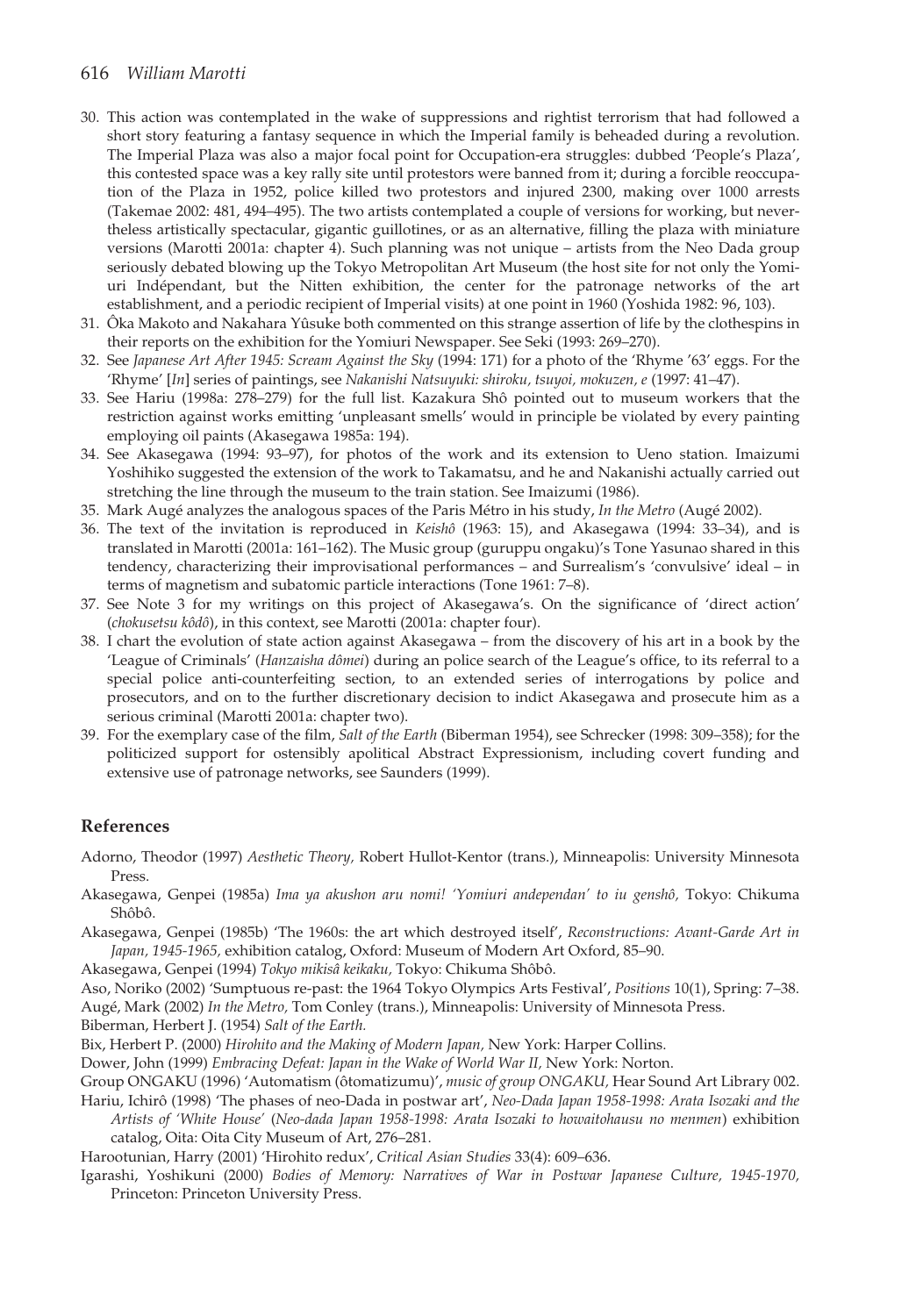- Imaizumi, Yoshihiko (1986) 'Yomiuri anpan de Takamatsu no himo o Ueno eki made nobashita no wa watashi da (ekakidomo no hentekorin na arekore no maesetsu)', *Niodachi kurabu* 9, March. http:// www.araiart.jp/imaizumi2.html.
- *Japanese Art After 1945: Scream Against the Sky* (1994) exhibition catalogue, New York: Abrams.

Kaidô, Hideo (1983) 'Taisei=anpan shoki no episôdo', *Bijutsukan Nyûsu* 383,January.

```
 Keishô (1963)7 February: 15.
```
KuroDalaiJee (Kuroda Raiji) (2003) 'The rituals of "Zero Jigen" in urban space', *Âru* 3: 32–37.

- Marotti, William (2001a) 'Politics and culture in postwar Japan: Akasegawa Genpei and the artistic avantgarde, 1958–1970', PhD dissertation, University of Chicago.
- Marotti, William (2001b) 'Simulacra and subversion in the everyday: Akasegawa Genpei's 1000-yen copy, critical art, and the State', *Postcolonial Studies* 4(2), July: 211–239.
- Marotti, William (2007) 'Sounding the Everyday' the Music group and Tone Yasunao's early work', *Yasunao Tone Noise Media Language,* ed. Brandon LaBelle, Errant Bodies Press, Los Angeles/Copenhagen.
- Nakamura, Takafusa (1994) *Lectures on Modern Japanese Economic History, 1926-1994,* Tokyo: LTCB International Library Foundation.

 *Nakanishi Natsuyuki: shiroku, tsuyoi, mokuzen, e* (1997) exhibition catalog, Tokyo: Tokyoto Gendai Bijutsukan.

- *Neo-Dada Japan 1958-1998: Arata Isozaki and the Artists of 'White House'* (*Neo Dada Japan 1958-1998: Arata Isozaki to howaitohausu no menmen*) (1998) exhibition catalog, Oita: Oita City Museum of Art.
- Nihon bijutsukai (1972) *Nihon andepandan ten no nijûgonen: rekishi to sakuhin,* Tokyo: Nihonbijutsukai.

 *Nihon no natsu – 1960-64* (1997) exhibition catalog, Mito: Contemporary Art Center.

- Packard III, George (1966) *Protest In Tokyo: The Security Treaty Crisis of 1960,* Princeton: Princeton University Press.
- Partner, Simon (1999) *Assembled in Japan: Electrical Goods and the Making of the Japanese Consumer,* Berkeley: University of California Press.
- Price, John (1997) *Japan Works: Power and Paradox in Postwar Industrial Relations,* Ithaca: Cornell University Press.
- Ross, Kristin (1995) *Fast Cars, Clean Bodies: Decolonization and the Reordering of French Culture,* Boston: MIT Press.
- *Art in Flux III: Neo-Dada Witnessed, Photo Documents* (*Ryûdô suru bijutsu III: Neo Dada no shashin*) (1993) exhibition catalog, Fukuoka: Fukuoka Art Museum.
- Saunders, Frances Stonor (1999) *The Cultural Cold War: The CIA and the World of Arts and Letters,* New York: New Press.
- Schaller, Michael (1985) *The American Occupation of Japan: The Origins of the Cold War in Asia,* Oxford: Oxford University Press.
- Schaller, Michael (1997) *Altered States: The United States and Japan since the Occupation,* Oxford: Oxford University Press.
- Schonberger, Howard (1989) *Aftermath of War: Americans and the Remaking of Japan, 1945-1952,* Kent, OH: Kent University Press.
- Schrecker, Ellen (1998) *Many Are the Crimes: McCarthyism in America,* Boston: Little Brown.
- Seki, Shin'ichi (1993) *Nihon andepandan ten: Zenkiroku 1949-1963,* Tokyo: Sôbisha.
- Takabatake, Michitoshi (1978) 'Citizen's movements: organizing the spontaneous'. In J. Victor Koschmann (ed.) *Authority and the Individual in Japan,* Tokyo: University of Tokyo Press, 189–199.

Takemae, Eiji (2002) *The Allied Occupation of Japan,* New York: Continuum.

Takiguchi, Shûzô (1992a) 'Hyôgen no kiken – daikyûkai yomiuri andepandanten' In Ôka Makoto (ed.) *Korekushon Takiguchi Shûzô* 7, Tokyo: Misuzu Shôbô.

- Takiguchi, Shûzô (1992b) 'Shinjin no mondai andepandan e no hansei'. In Ôka Makoto (ed.) *Korekushon Takiguchi Shûzô* 7, Tokyo: Misuzu Shôbô.
- Tone, Yasunao (1960) 'Ôtomatizumu to shite no sokkyô ongaku ni tsuite', *Nijûseiki buyô,* 5 August: 15–16.

Tone, Yasunao (1961) 'Jisei teepu ni yoru pianoteki onkyô', in *Guruppu Ongaku* 1, performance brochure, Sôgetsu Kaikan Hall, 15 September, 2–3.

Yoshida, Yoshie (1982) *Kaitaigeki no maku orite – roku juu nendai zen'ei bijutsushi,* Tokyo: Zoukeisha.

#### **Special terms**

*akushon anpan*  $\mathbb{F}$   $\geq$   $\mathbb{N}$   $\geq$ *chokusetsu kôdô*